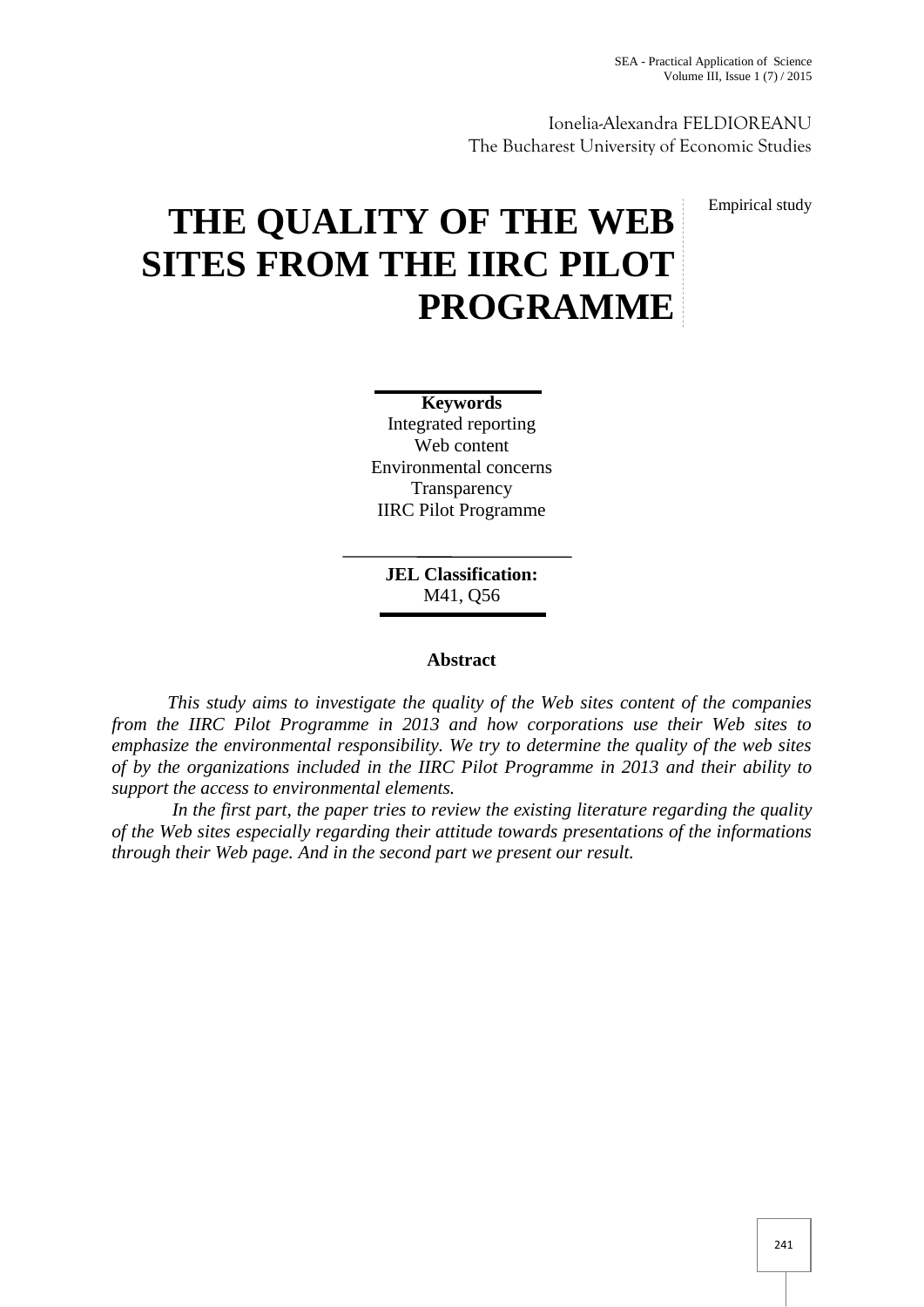#### [1] **Introduction**

The company uses its corporate web site to provide general and specific information to all visitors, or basic product information for visitors , the Web sites maybe a "wall" between the company and the shareholders.

Today, technology allows corporation to include useful information for their stakeholders on their web sites. This is an cheaper way of communication and the most flexible and the easiest to use.

This study aims to examine how organizations attempt to utilize their Web sites to present environmental informations and to present the quality of the Web sites. This study analyzed the content of the web page by the organizations included in the IIRC Pilot Programme in 2013. 99 organizations were identified that meet this criterion. We visited and analysed only a number of 73 web sites. We choose companies from all the industries presented in the IIRC Pilot Programme in 2013.

Our focus in this paper is the quality of the Web sites. We choose the same stample of a previous study who investigate of reporting practices used to disclose value creation and value distribution to different stakeholder groups by the companies that subscribed to the International Integrated Reporting Council's Pilot Programme.

Since its establishment, the IIRC has developed a Pilot Programme which included a number of 99 companies for the financial year 2013, all of which have agreed to be presented as supporters of IR principles on the IIRC website. Therefore, we analyze the Web sites of the companies who are in the IIRC Pilot Programme to determine what are the practices used by these companies in the process of communications through their web sites. and how, these companies are using their Web sites to engage their publics, encourage feedback, and meet the informational needs of their publics.

#### [2] **Literature review**

The architecture of corporate web sites appears to have incorporated a number of common features, like site maps, search capabilities, a feedback mechanism, location information, privacy policy statement that makes the communication with stakeholders easier (Robbins & Stylianou, 2003).

Kent and Taylor (1998) offered five principles for organizations to follow to increase open communication and organizational responses to public needs. These principles include offering (1) dialogic loops, (2) ease of interface, (3) conservation of visitors, (4) generation of return visits, and (5) providing information relevant to a variety of publics.

In a study on users' satisfaction upon the dimensions of the web sites conducted, Stanciu and Pana (2012) find that the most relevant criteria when referring to the quality of web sites are quality of the information provided, facility in information presented and web-site global organizations, while easiness in navigation is considered as having an average importance.

Web applications are very useful if they meet criteria like reliability, security and usability (Offut, 2002). Regarding usability, web sites users like more the web sites that are more usable and that meet their needs and expectations (Stanciu & Pana, 2012).

The information presented by the dialogic loop give users an opportunity for feedback, a platform to vote on issues and voice opinions, and offering information which they need (Kent et al., 2003), then the dialogic loop should be updated to include social media.

#### [3] **Methodologie**

Our study is based on analyzing the content of the Web sites by the organizations included in the IIRC Pilot Programme in 2013. 99 organizations were identified that meet this criterion. We visited and analysed the Web sites of these organizations. Thus, we analyzed a number of 73web sites. We choose companies from all the industries presented in the IIRC Pilot Programme in 2013.

In order to compute the Quality of the web sites Index, we considered as relevant elements of the content of the web sites, elements who were analysed also by Kim et al (2010).

Using this evaluation grid is effective because it manages to combine several types of information in a score that is comparable and relevant to all firms in the sample.

The formula for computing the quality of the web site index is

$$
QWSI = \frac{\sum_{t=1}^{n_j} Y_{ij}}{n_j},
$$
  
Where:

nj is the number of items expected to be included on the web site of ith company:

Yij equals 1 if the item is present and 0 if the item is not present.

The study completes other studies examining performance on the internet over a longer period of time, by adding others variables such as format and other characteristics of the web sites. There were identified two main components of disclosure on the web, namely content and presentation, as Sharma (2013) mentions.

The disclosure of information combined with interactive communication and media offers flexibility in comparison with paper format, when referring to presentation perspective.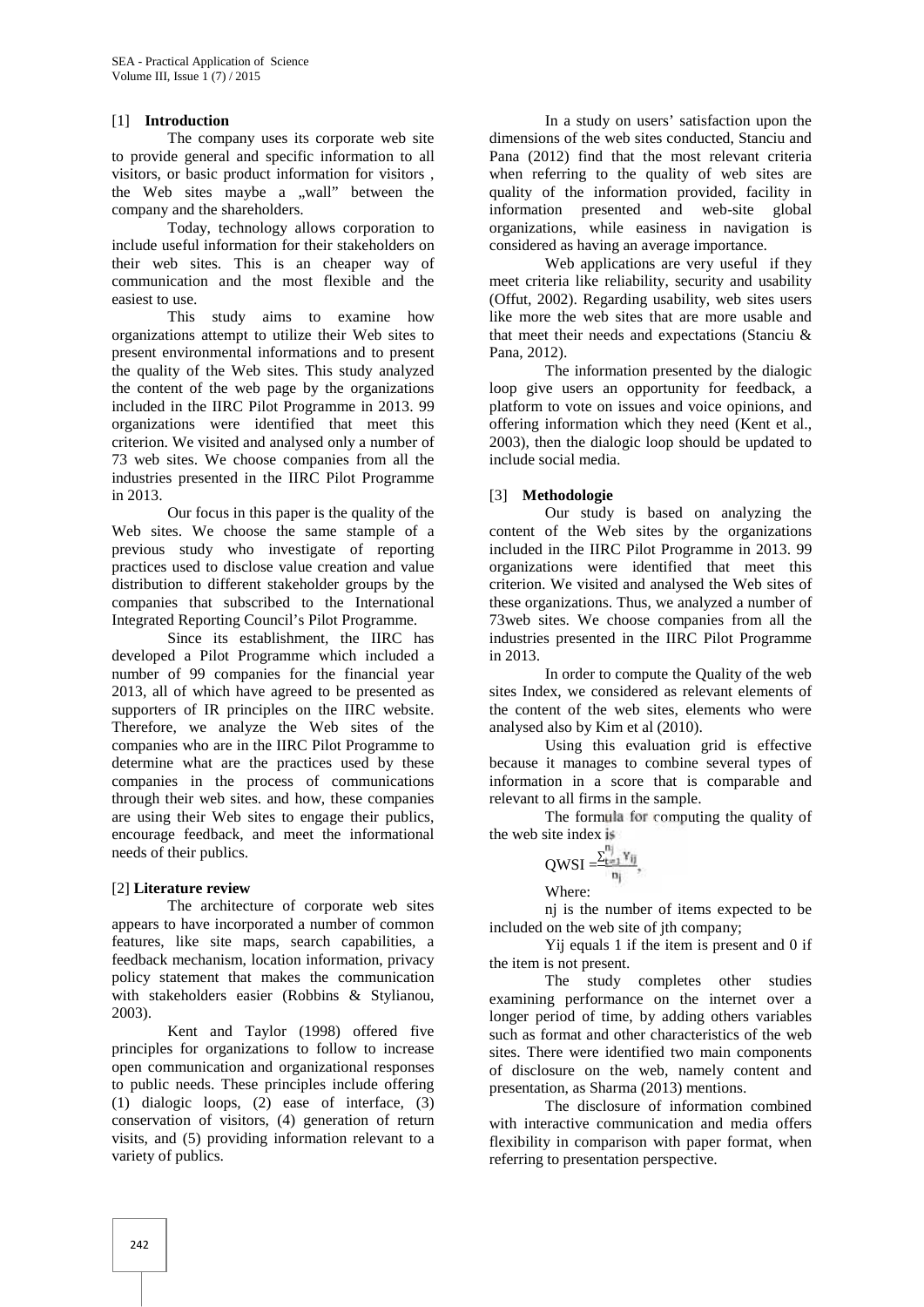Wright & Hinson (2010) find the social media as blogs, Facebook and Twitter allow companies to provide regular information to users directly instead of relying on traditional media

Robbins & Stylianou (2003) found important some elements like Search engine box, Site map, hyperlinks to other sites, categorized sub menus, multilingual options, internal link and calendar events that were put together in the navigation section, also the study aimed to observe if the web sites present information about their localization and contact like physical address, office telephone number, e-mail address and opportunity for user response, all of these elements being included in the dialogic loop.

# [4] **Results**

To test for dialogic relationship building through the Internet, this study examines the extent to which companies are using their Web sites to build relationships with publics. Research questions that guided this study included:

RQ1: How many companies present environmental information in a special menu.

To measure if the company has a stand alone environmental menu, we analised all the web sites of the companies from our sample.

#### **Insert table 1 here**

For each variable from our grid was codded with  $.1$ " if the company has a stand-alone environmental menu and with  $.0$ " if not. Then, the scores were calculated by dividing the number of yes-coded occurrences by the number of total variable and converting them to a percentage.

Of all the companies from our sample, 63% have a stand-alone environmental menu on their Web sites.

#### **Insert table 2 here**

RQ2: Which is the most qualitative category of industry through their web sites?

As shown in Table 4, all eight categories of industry from the IIRC Pilot Programme in 2013 were represented in the sample. To measure the quality of the web sites, for each variable from our grid was codded with  $,1$ " if the variable was found and with  $.0$ " if not.

# **Insert table 3 here**

Then, the scores were calculated by dividing the number of yes-coded occurrences by the number of total variable in each category and converting them to a percentage.

#### **Insert table 4 here**

For this questions we can see that the most qualitive industry through their web sites is ..Technology" with 60%.

## **Insert table 4 here**

#### [5] **Conclusions**

This study shows that quality of the web sites is very important in the relation between the companies and the public, because is probably the most easier way to found information about the company. In our study highlights that the most qualitative web sites are them from the technology industry, probably because they are most professional in that area.

It must also be remarked that most of the companies have a stand-alone environmental menu, the other have informations about environment in other sections like Responsibility, Corporate social responsibility.

The dynamic nature of web sites suggests that the study is limited, because web sites were visited at only one point in time. The study relied on the presence or absence of certain content and design features to make the difference between the countries or by industry classification.

**This work was cofinanced from the European Social Fund through Sectoral Operational Programme Human Resources Development 2007-2013, project number POSDRU/159/1.5/S/134197 "Performance and excellence in doctoral and postdoctoral research in Romanian economics science domain"**

## **REFERENCES**

- [1] Kent, M. L., & Taylor, M. (1998). Building dialogic relationships through the World Wide Web. Public Relations Review, 24, 273-288.
- [2] Kent, M. L., & Taylor, M. (2002). Toward a dialogic theory of public relations. Public Relations Review, 28, 21-38.
- [3] Kent, M. L., Taylor, M., & White, W. J. (2003). The relationship between website design and organizational responsiveness to stakeholders. Public Relations Review, 29, 63- 77.
- [4] Kim D., Nam Y., Kang s., (2010), "An analysis of corporate environmental responsibility on the global corporate Web sites and their dialogic principles", Public Relations Review 36, 285-288
- [5] Offutt, J. (2002) "Web Software Applications Quality Attributes", available on-line at http://cs.gmu.edu/~offutt/rsrch/papers/conquest 02.pdf
- [6] Robbins, S.S. and Stylianou, A.C. (2003) "Global corporate web sites: an empirical investigation of content and design", Information & Management, vol. 40: 205-212
- [7] Sharma, N. (2013). ..Web-based disclosures and their determinants: evidence from listed commercial banks in Nepal. "Accounting and Finance Research,2(3)
- [8] Stanciu, V. and Pana, A. (2012) "An exploration of web-site quality design",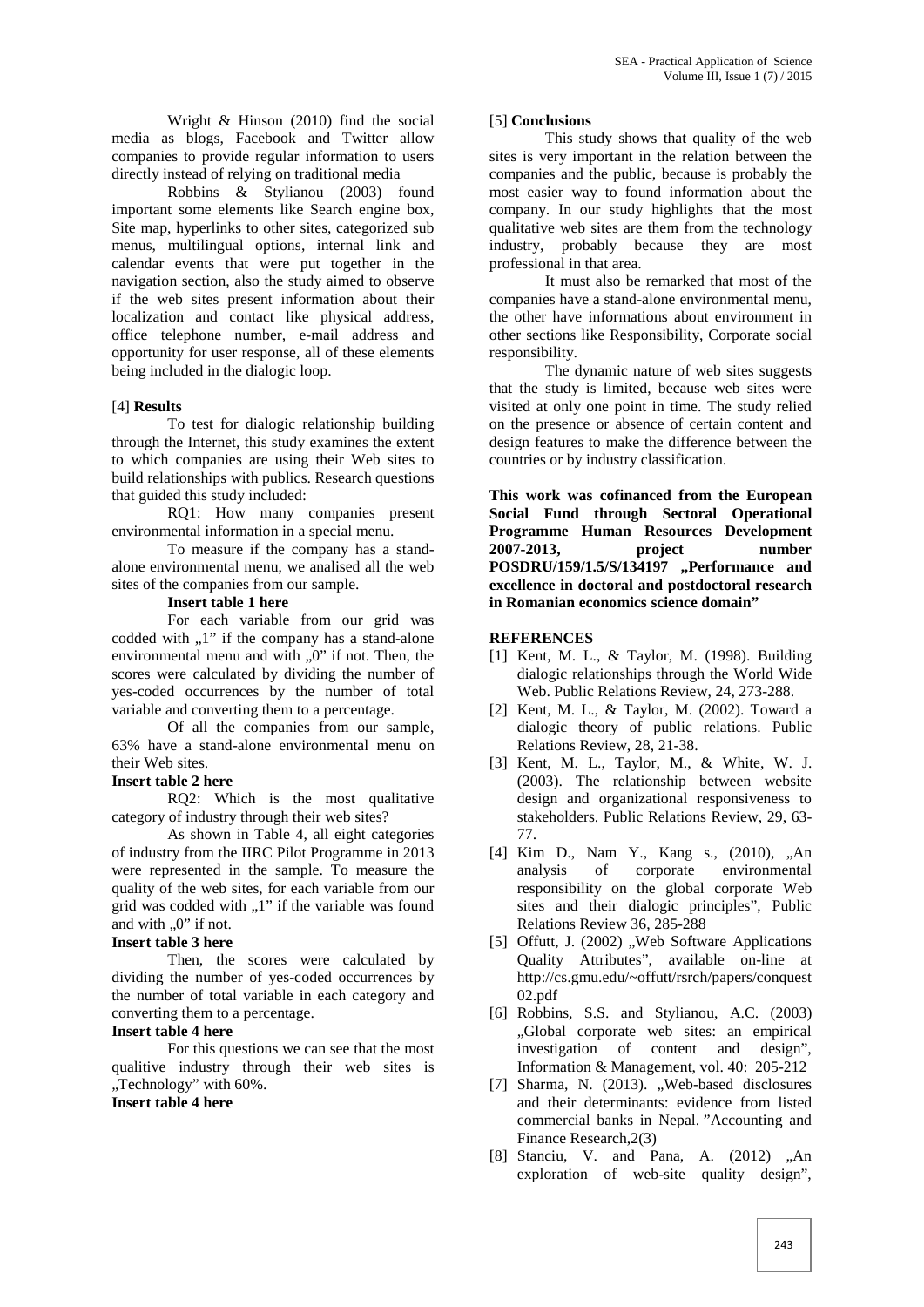available on-line at www.cig.ase.ro/amis2012/image/amis2012.pdf

[9] Wright D. & Hinson M. D., (2010) ,, How New Communications Media Are Being Used in Public Relations: A Longitudinal Analysis" Public Relations Journal Vol. 4, No. 3, Summer 2010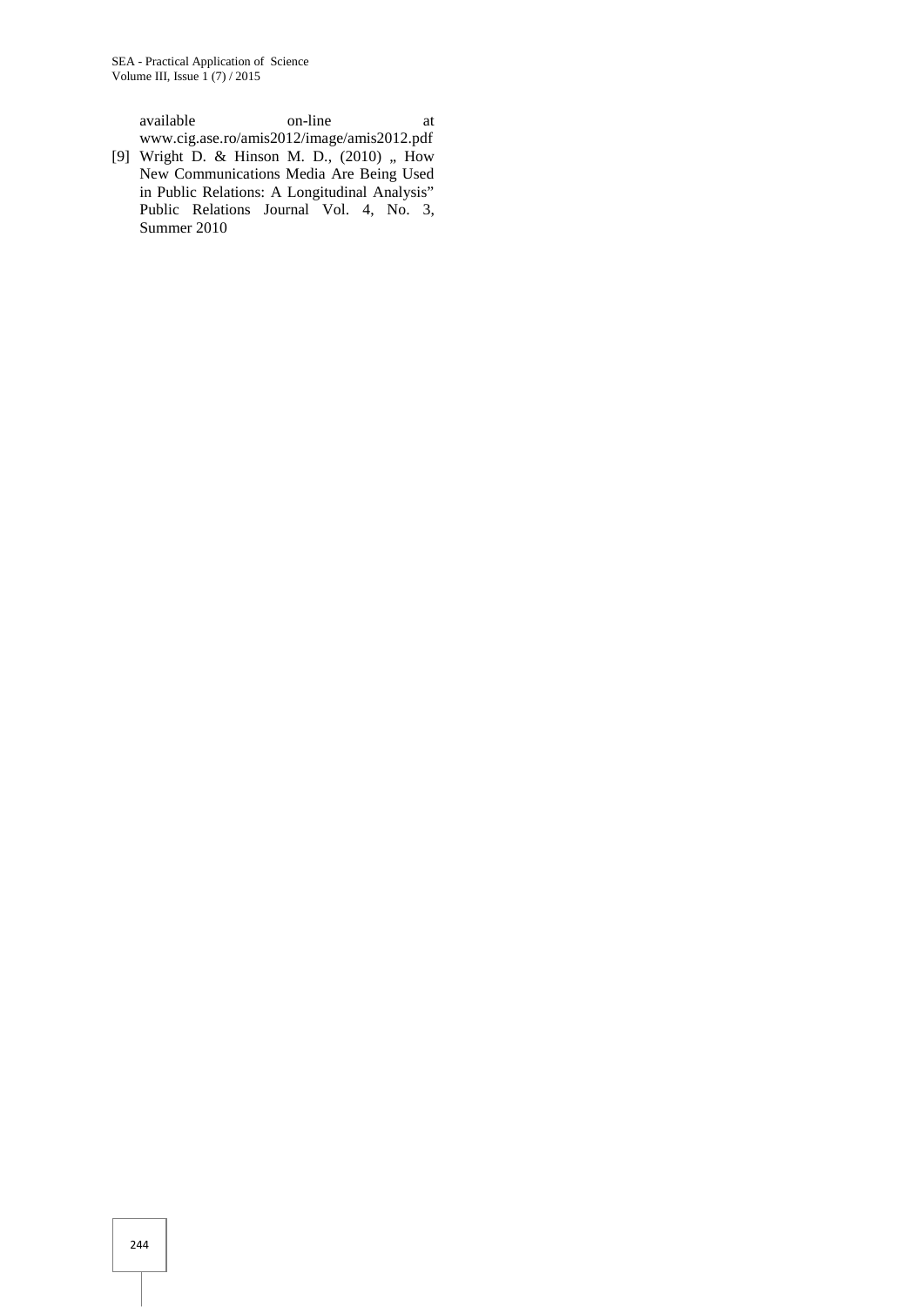| <b>APPENDIX</b>                                                    |
|--------------------------------------------------------------------|
| Table 1 The sample represented by the IIRC Pilot Programme in 2013 |

| <b>BASIC MATERIALS</b>                                         | <b>CONSUMER GOODS</b>                           |  |
|----------------------------------------------------------------|-------------------------------------------------|--|
| AkzoNobel NV, Netherlands                                      | The Clorox Company, United States of America    |  |
| AngloGold Ashanti, South Africa                                | The Coca-Cola Company, United States of America |  |
| <b>BASF SE, Germany</b>                                        | Danone, France                                  |  |
| Cliffs Natural Resources, United States of America             | Marks and Spencer Group plc, United Kingdom     |  |
| MASISA SA, Chile                                               | Sainsbury's, United Kingdom                     |  |
| Teck Resources, Canada                                         | Showa Denki Co. Ltd., Japan                     |  |
| Solvay, Belgium                                                | Unilever, United Kingdom                        |  |
| <b>CONSUMER SERVICES</b>                                       | <b>INDUSTRIALS</b>                              |  |
| New Zealand Post, New Zealand                                  | AB Volvo - Volvo Group, Sweden                  |  |
| Slater & Gordon Lawyers, Australia                             | Atlantia SpA, Italy                             |  |
| <b>FINANCIALS</b>                                              | <b>BAM Group, Netherlands</b>                   |  |
| Achmea (formerly Eureko), Netherlands                          | CCR SA, Brazil                                  |  |
| <b>AEGON NV, Netherlands</b>                                   | Diesel & Motor Engineering PLC, Sri Lanka       |  |
| Association of Chartered Certified Accountants, United Kingdom | Flughafen München GmbH, Germany                 |  |
| bankmecu Limited. Australia                                    | Randstad Holding NV, Netherlands                |  |
| BBVA, Spain                                                    | Tata Steel, India                               |  |
| <b>BNDES, Brazil</b>                                           | Transnet, South Africa                          |  |
| The Crown Estate, United Kingdom                               | Via Gutenberg, Brazil                           |  |
| DBS Bank, Singapore                                            | Votorantim Industrial, Brazil                   |  |
| Deloitte LLP, United Kingdom                                   | OIL & GAS                                       |  |
| Deloitte Netherlands, Netherlands                              | eni SpA, Italy                                  |  |
| Deutsche Bank, Germany                                         | NIAEP, Russian Federation                       |  |
| HSBC Holdings plc, United Kingdom                              | Repsol SA, Spain                                |  |
| Itaú Unibanco, Brazil                                          | ROSATOM, Russian Federation                     |  |
| PriceWaterhouseCoopers N.V., Netherlands                       | Rosneft, Russian Federation                     |  |
| Prudential Financial, Inc., United States of America           | Sasol, South Africa                             |  |
| Stockland, Australia                                           | SNAM SpA, Italy                                 |  |
| Strate, South Africa                                           |                                                 |  |
| Uralsib, Russian Federation                                    | <b>TECHNOLOGY</b>                               |  |
| Vancity, Canada                                                | ARM Holdings plc, United Kingdom                |  |
| <b>HEALTH CARE</b>                                             | Indra, Spain                                    |  |
| Novo Nordisk, Denmark                                          | SAP, Germany                                    |  |
| Takeda Pharmaceutical Company Limited, Japan                   | <b>TELECOMMUNICATIONS</b>                       |  |
| <b>UTILITIES</b>                                               | SK Telecom, South Korea                         |  |
| AES Brazil, Brazil                                             | Telefónica SA, Spain                            |  |
| CLP Holdings Limited, China                                    |                                                 |  |
| CPFL Energia, Brazil                                           |                                                 |  |
| ENAGAS SA, Spain                                               |                                                 |  |
| EnBW Energie Baden-Württemberg AG, Germany                     |                                                 |  |
| Enel SpA, Italy                                                |                                                 |  |
| Eskom Holdings SOC Limited, South Africa                       |                                                 |  |
| Terna SpA, Italy                                               |                                                 |  |

Source: Author's research